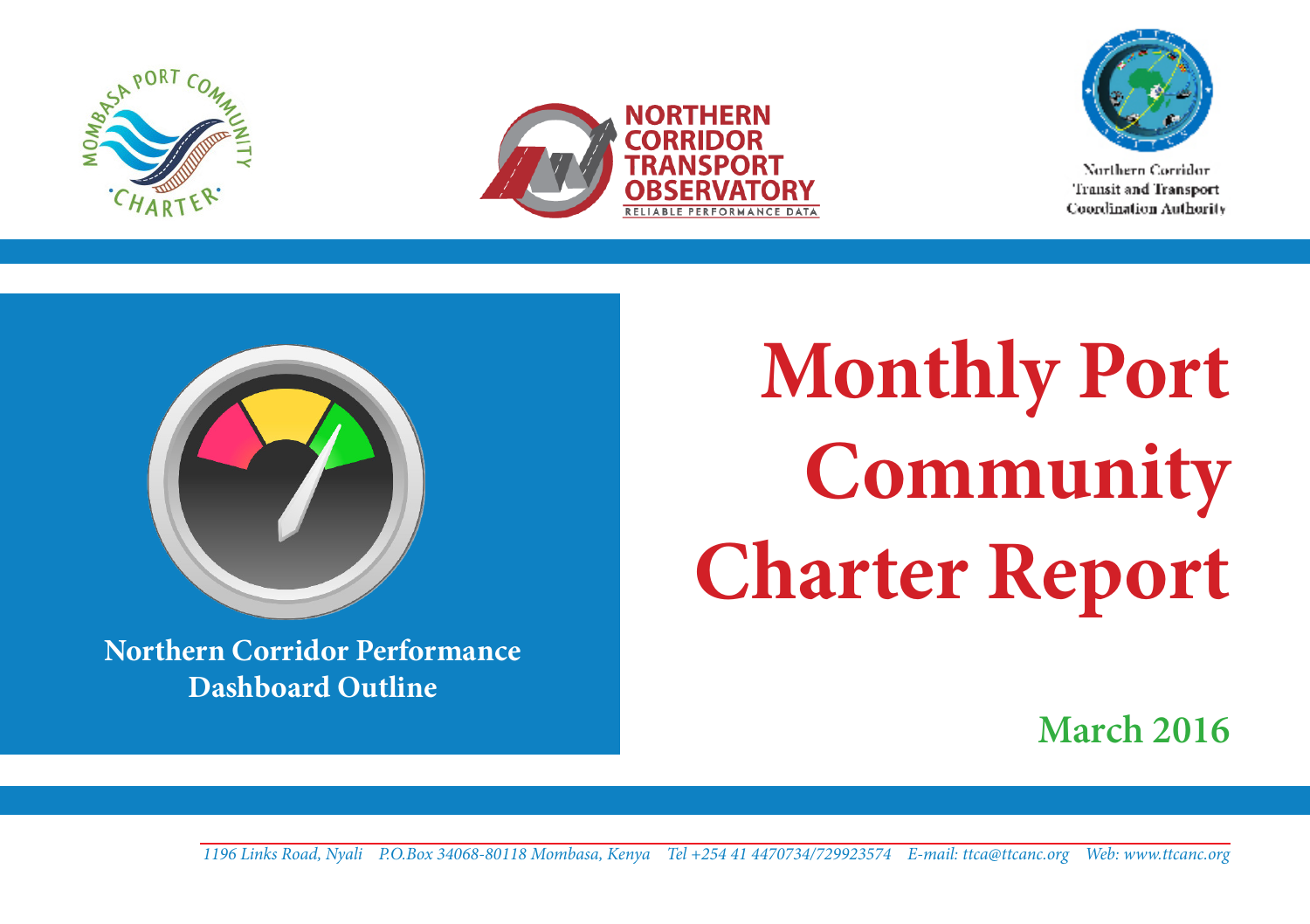

The monitoring of the implementation of the Mombasa Port Community Charter<sup>1</sup> is done through the Northern Corridor Performance Dashboard which can be accessed via www.kandalakaskazi.or.ke or http:/top.ttcanc.org

The charter provides for 9 key indicators which are tracked by the dashboard. These indicators cover the period from the time the ship enters the Port area and leaves, to the time cargo exits the borders either at Malaba or Busia in Kenya.

The Mombasa Port Community Charter envisioned various targets to be achieved. Key among them which affect the nine indicators being monitored by the Dashboard are:

- *Achieve a Dwell Time below 3 days (72 hours) within 120 days after signing the Port Community Charter;*
- *Achieve 70% Cargo Throughput through the green channel;*
- *An improvement of 900 moves per day in 90 days after the Charter was signed.*

<sup>1</sup> **The Mombasa Port Community Charter was signed by 25 Public and Private Stakeholders on 30th June 2014 and binds them to measures geared towards improving the Port and the Corridor efficiency. It may be accessed via http://ttcanc.org/documents/ Port\_Comm\_Charter\_Final.pdf**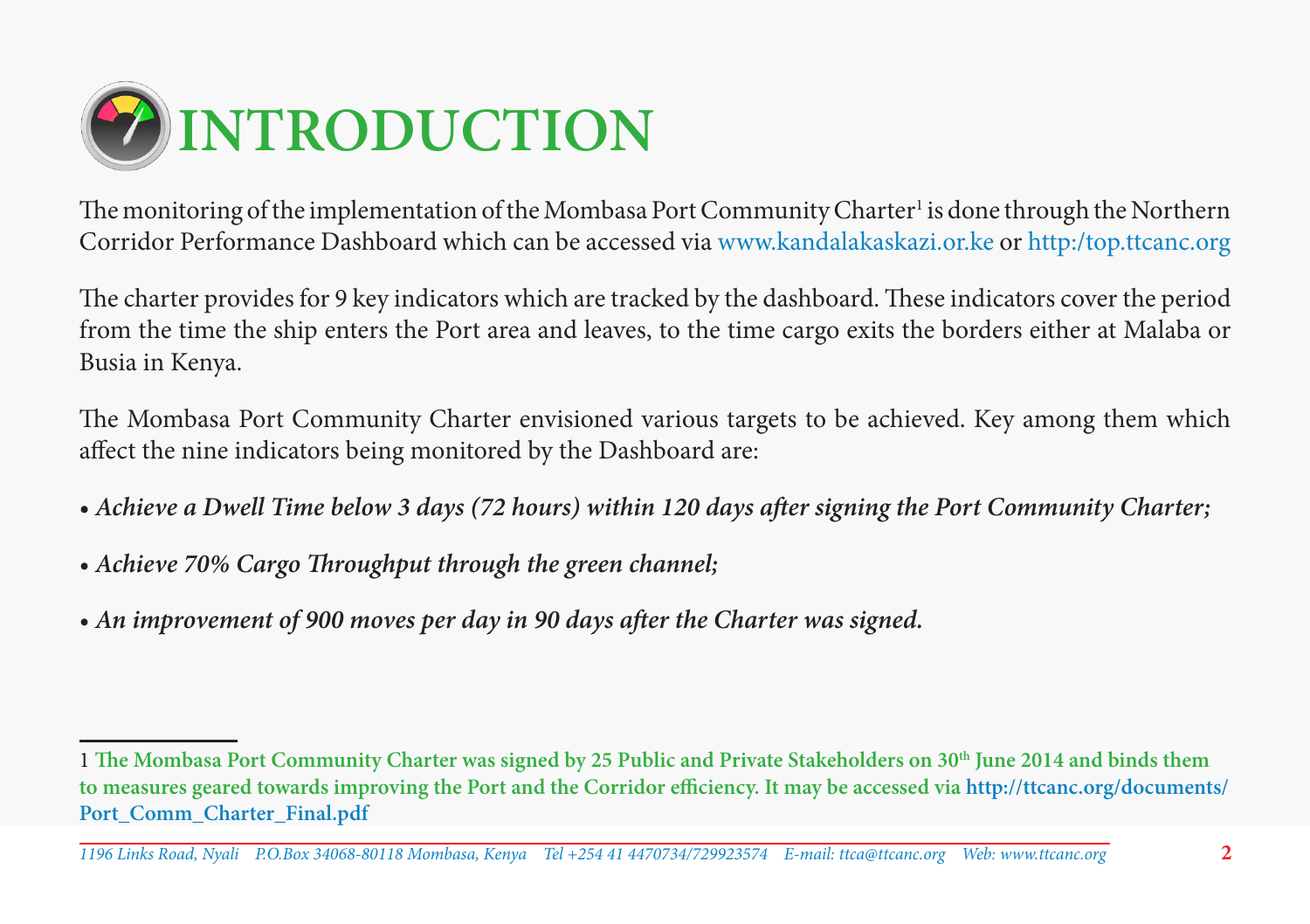# **PERFORMANCE IN MARCH 2016**

# **A. MARITIME INDICATORS**

The table below gives a summary of the container vessel movements (waiting time before berth and the average monthly turnaround time) at the port of Mombasa.

#### *Table 1. Maritime Indicators*

| <b>Month</b> | <b>Turnaround Time (Hrs.)</b> | <b>Waiting Before Berth (Hrs.)</b> |
|--------------|-------------------------------|------------------------------------|
| Mar-2016     | 75.3                          | 11.6                               |
| Feb-2016     | 75.0                          | 10.8                               |
| Target       | 72.0                          | 24.0                               |

#### **1. Ship Turnaround Time**

Time from Ship entry in Port to exit from the Port area is measured from the time the vessel arrives at the fairway buoy to the time it is piloted off when departing the Port.

 Ships Turnaround Time for containerized vessels performed dismally in March (75.3hrs) compared to February (75hrs) 2016. The set target for Ship Turnaround Time is 3 days (72 hours). Nevertheless, it is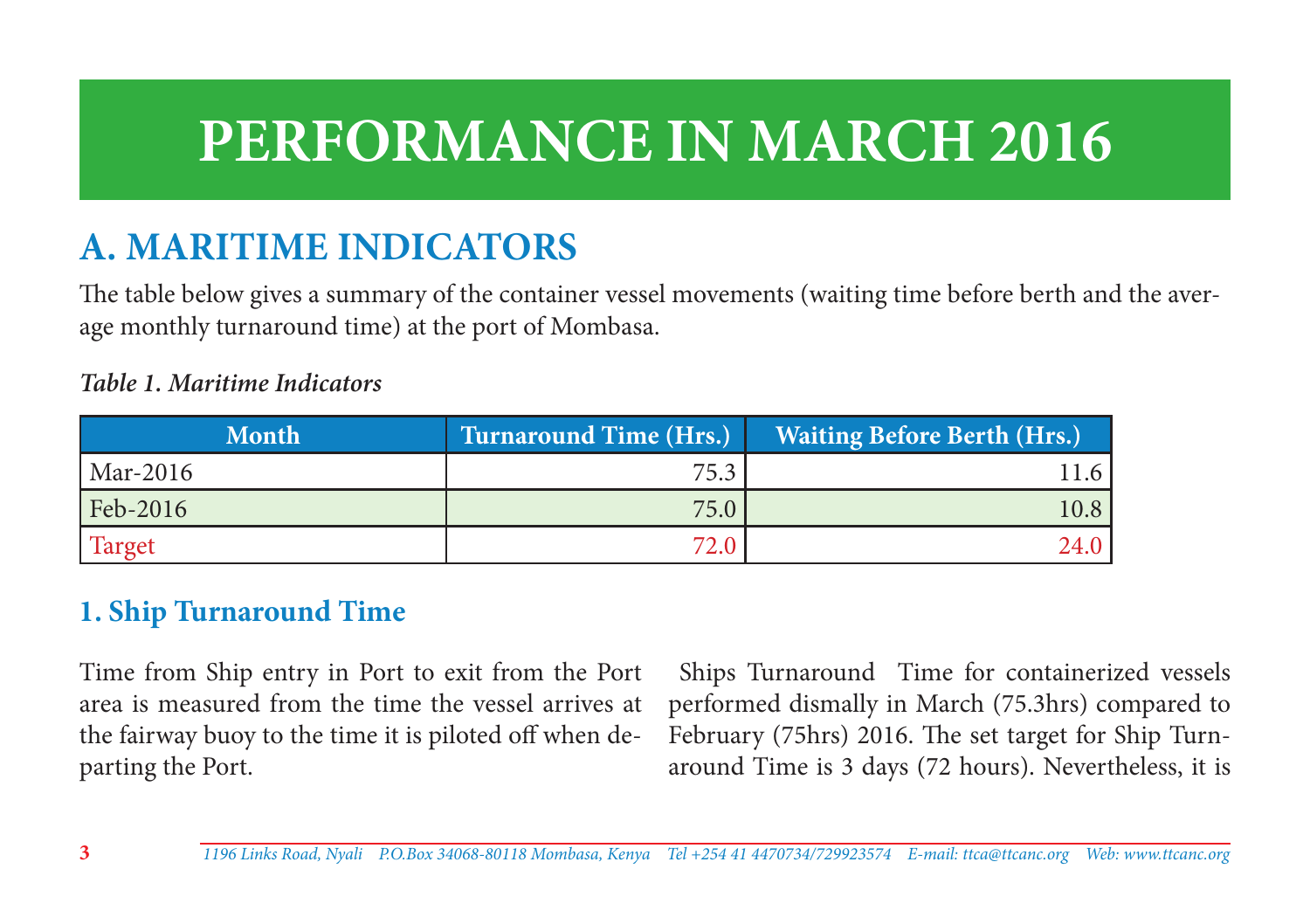**Ships Turnaround Time for containerized vessels performed dismally in March (75.3hrs) compared to February (75hrs) 2016.**

**Target: 3 days**

expected that the implementation of the fixed berthing window will lead to better performance. This is because an improvement in Ship Turnaround Time implies improvement in Port operations among them improvement in Crane productivity.

The commitment in the Charter was to foresee an improvement of 900 moves per day in 90 days after the Charter was signed.

#### **2. Waiting before Berth**

Table 1 above *(Maritime indicators)* shows that the average time taken by containerized vessels from entry to berthing significantly dropped in performance from 10.8hrs in February to 11.6hrs in March 2016.

This time is measured from the time the vessel arrives at the fairway buoy to the time at its first berth.

This time which is a subset of the Ship Turnaround Time was within the expected range given the target waiting time of 24 hours.

**Average Time taken by containerized vessels from entry to berthing significantly dropped in performance from 10.8hrs in February to 11.6hrs in March 2016.**

# **Target: 24 hours**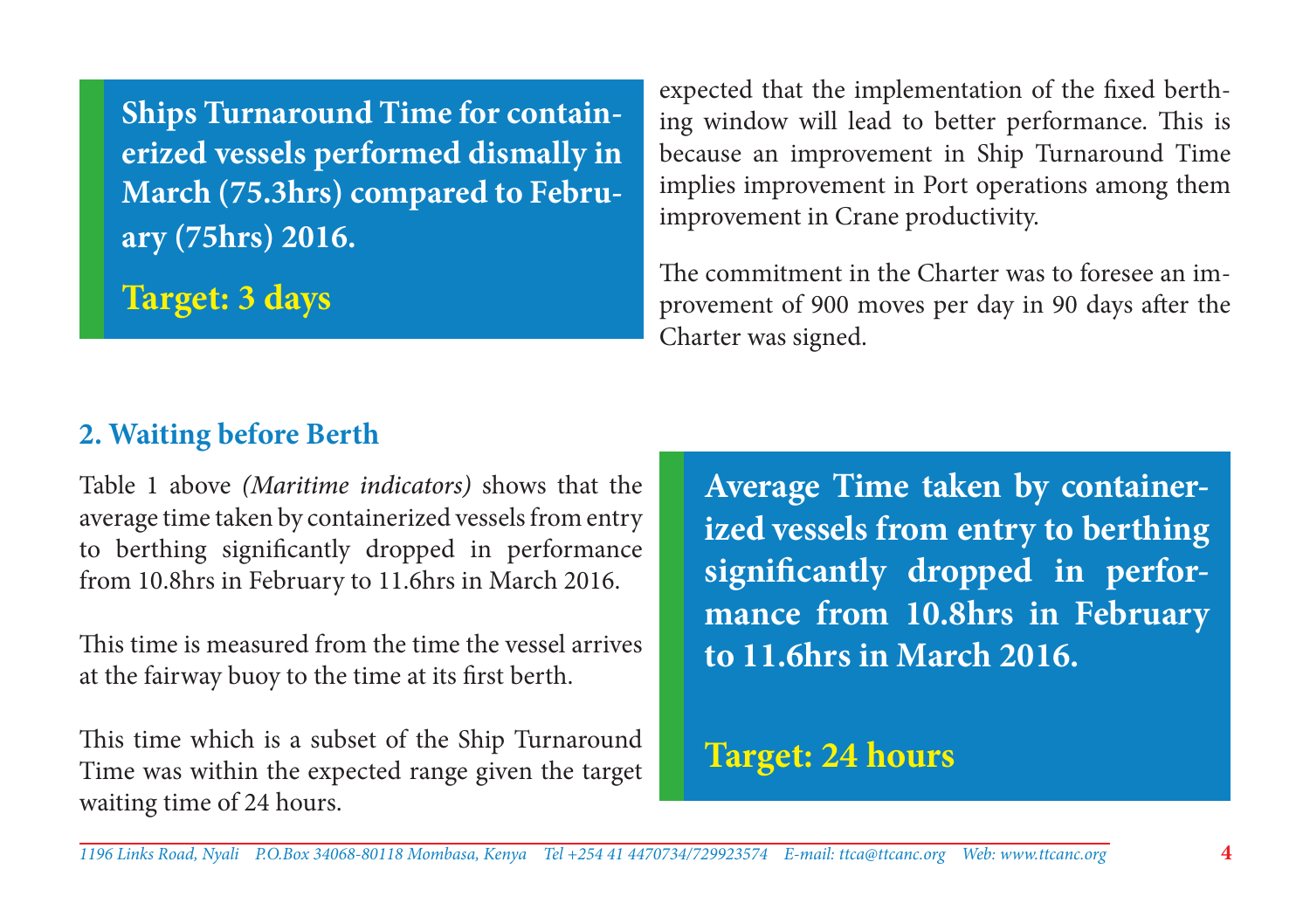# **B. PORT INDICATORS**

Figure 1 below provides a summary of Port indicator results for the month of February and March 2016.

# **1. Cargo Dwell Time at the Port of Mombasa**

From Figure 1, the results show that the time Cargo is offloaded at the Port to the time goods leave the Port after all clearances have been obtained, has slightly improved from 106 hours to 103 hours in the month of



February to March 2016 respectively.

This signify the need to improve Port operations, speed-up clearance of Cargo processes by all the Stakeholders involved to realize the expected results of 3 days. Delays in transferring the containers to CFSs and poor state of road also affects the Cargo evacuation and Dwell Time.

> **Cargo Dwell Time has slightly improved from 106 hours to 103 hours in the month of February to March 2016 respectively.**

**Target: 72 hours**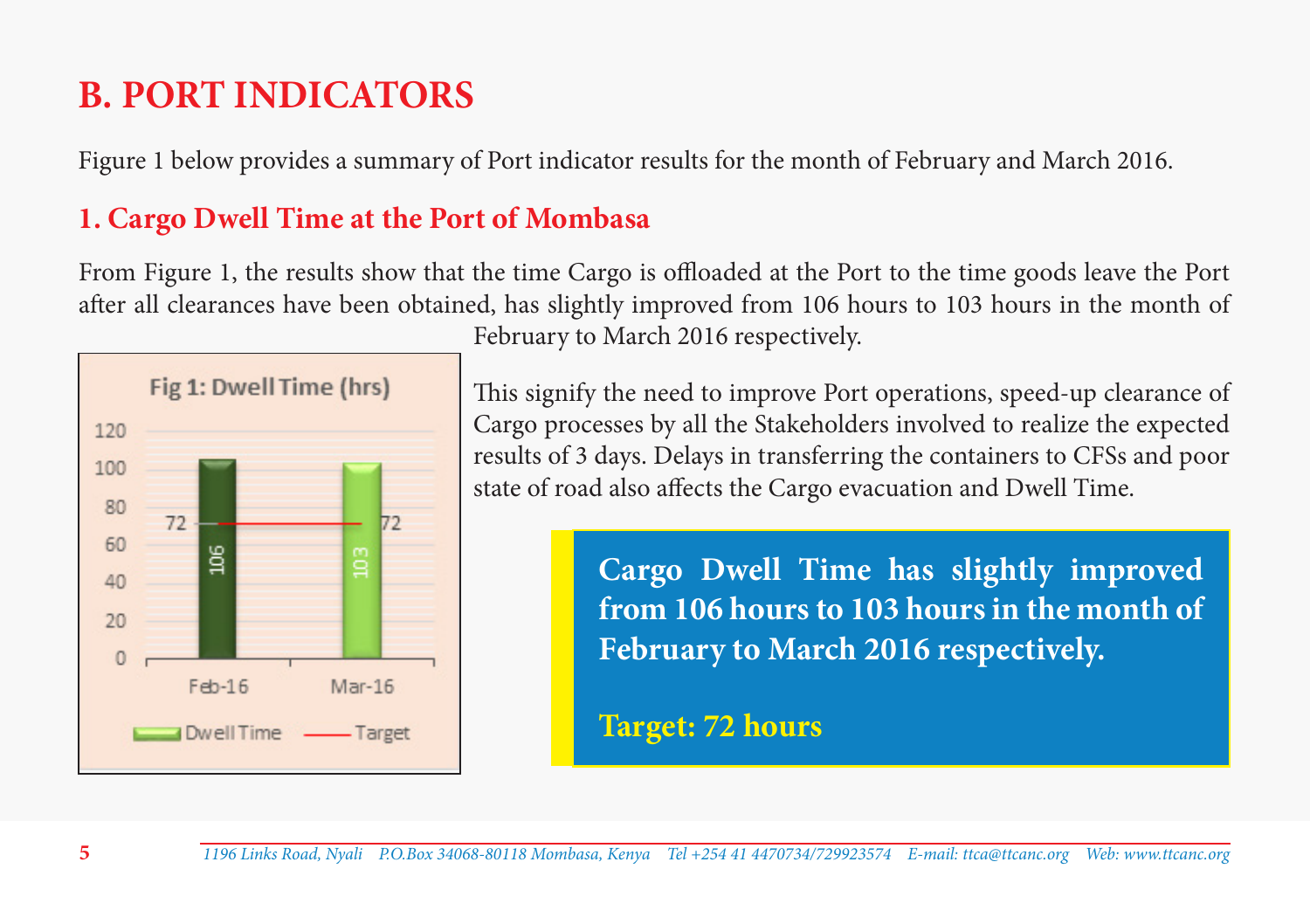#### **2. One Stop Centre Clearance Time**

Time spend at One Stop Center for local cargo showed a negative performance form 37.6hrs in February to 38hrs in March 2016.



However, the time taken by transit cargo slightly improved from 48.6hrs to 46.3hrs which is slightly higher than the time taken by Local Cargo.

The expected time at One Stop center is 24hrs. The indicator is measured by subtracting the time when an entry is passed from Release Time.

Nevertheless, all the agencies involved in the clearance processes have to streamline the joint, effective and efficient physical verification of cargo as provided by the charter to boost the clearance processes.

**One Stop Centre Clearance Time for Transit Cargo slightly improved from 48.6hrs to 46.3hrs.** 

**Time spend at One Stop Center for Local Cargo showed a negative performance form 37.6hrs in February to 38hrs in March 2016.** 

**Target: 24 hours**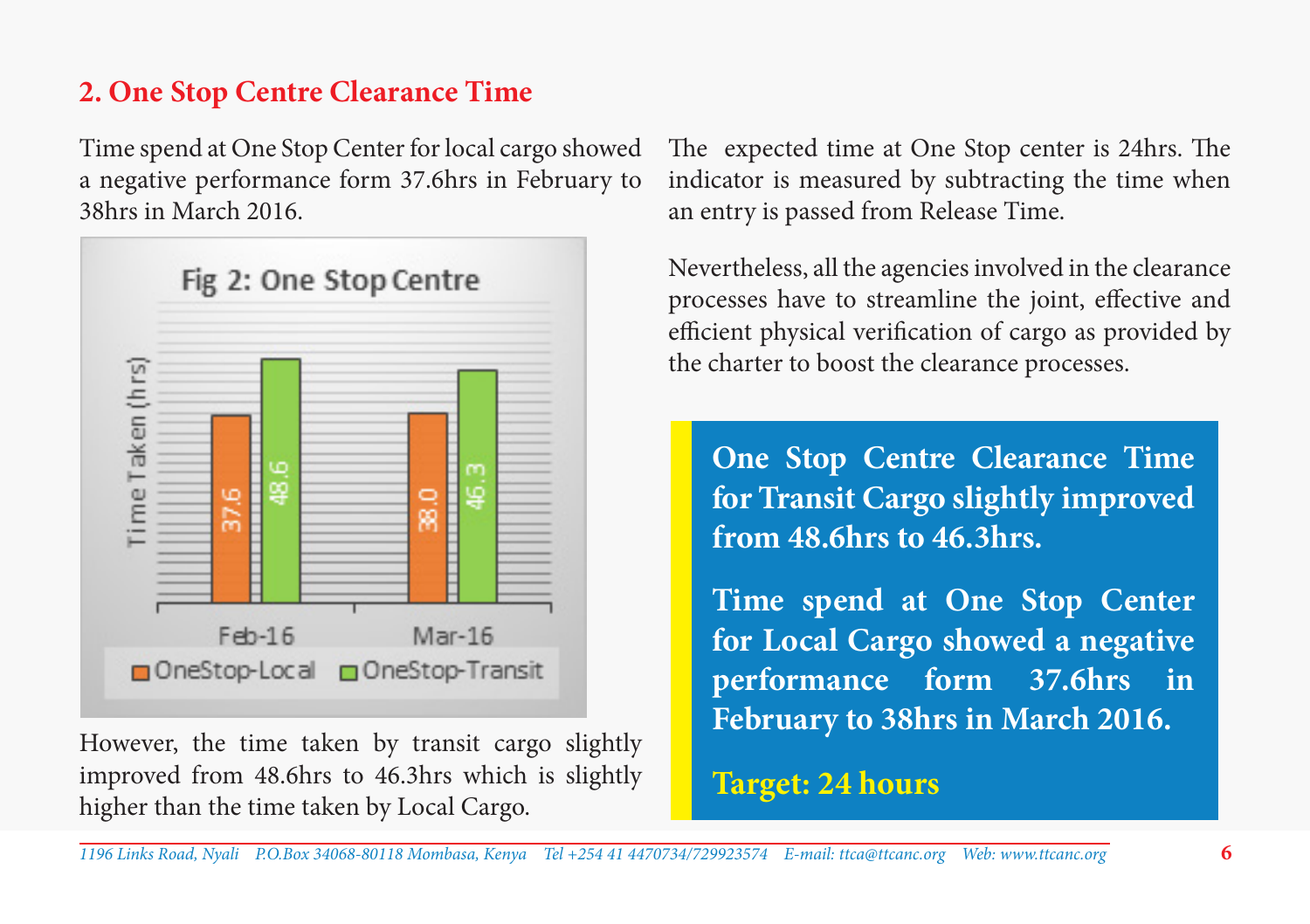#### **3. Delay after Customs Release**

The time taken to evacuate the local cargo from the port after it is officially released dropped in performance from 43.5 hours to 46.6 hours from the month of February to March 2016 as shown in figure 3.

The rate of local cargo pick-up by transporters and traders is



still slow and higher than the 36 hours target.

**Time taken to evacuate the Local Cargo from the Port after it is officially released dropped in performance from 43.5 hours to 46.6 hours from the month of February to March 2016.**

#### **Target: 24 hours**

It is important that the transport infrastructure needed in the evacuation of goods from the port is improved and the process streamlined.

This time should be minimized since it constitutes a larger portion of the port dwell time.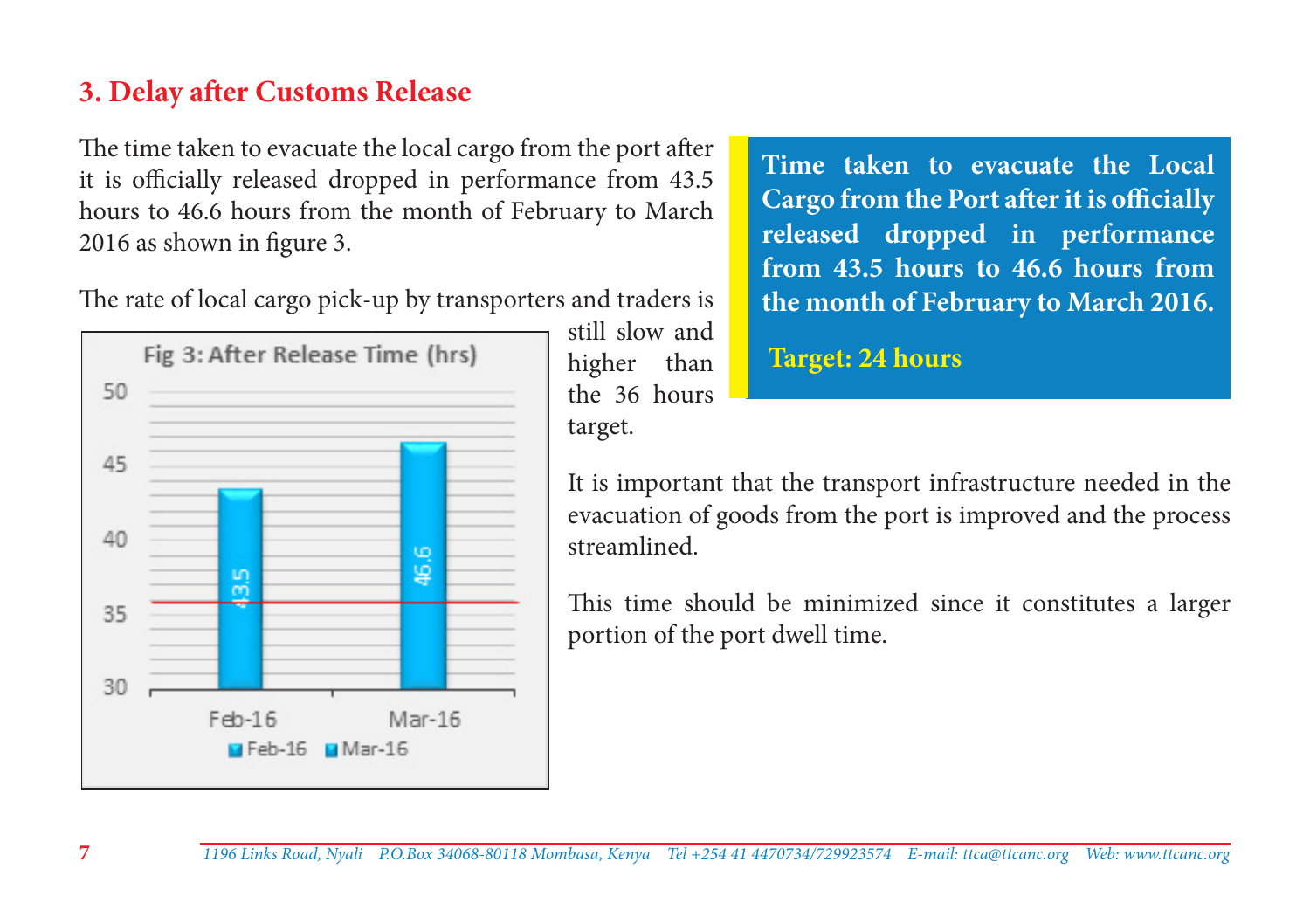#### **4. Time Taken at the Document Processing Centre (DPC)**

Document Processing Centre time for local cargo showed a positive performance from 3hrs 24mins to 3hrs 6mins from February to March 2016 respectively.

On the contrary, transit cargo DPC time showed a negative performance from 2hrs 18mins to 3hrs 6mins.



However, in general, the performance is still above the target DPC time of 2hrs.

**• DPC Time for local cargo showed a positive performance from 3hrs 24mins to 3hrs 6mins from February to March 2016 respectively.** 

**• DPC time for Transit Cargo showed a negative performance from 2hrs 18mins to 3hrs 6mins.** 

#### **Target: 2 hours**

Above all, establishing the system of pre-arrival clearance to clear 70% of the cargo within a span of 48 hours before docking of vessels as given in the charter should be prioritized to achieve the target.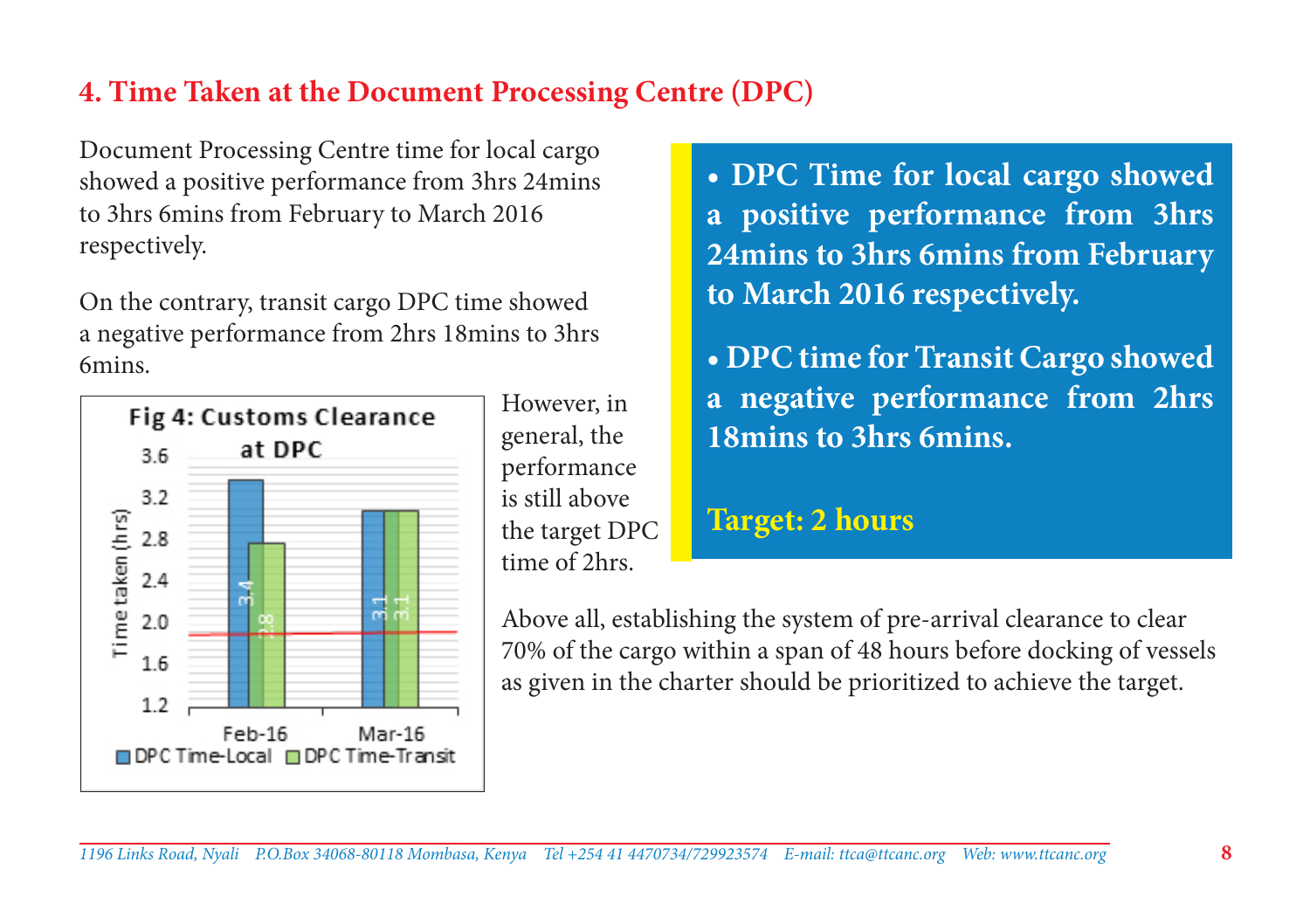# **C. CORRIDOR INDICATORS**

These are indicators that assess the performance along the corridor by measuring compliance level at weighbridges, volume of traffic and transit time from the Port to the borders.

# **1. Weighbridge Traffic**

For weighbridges that have both High Speed Weigh in Motion (HSWIM) and Static, the average number of trucks weighed per day is given by the total number of vehicles weighed using HSWIM and are either flagged



to proceed or diverted to the fixed static scale.

Figure 5 shows that Athi-River registered the highest average number of traffic weighed followed by Gilgil and Mariakani respectively.

However, in overall, the traffic volumes increased across the respective Weighbridges.

Particularly, there is high traffic weighed at Athi-River due to cargo originating from Mombasa, Nairobi and its environs as well as Cargo originating from Tanzania through Namanga.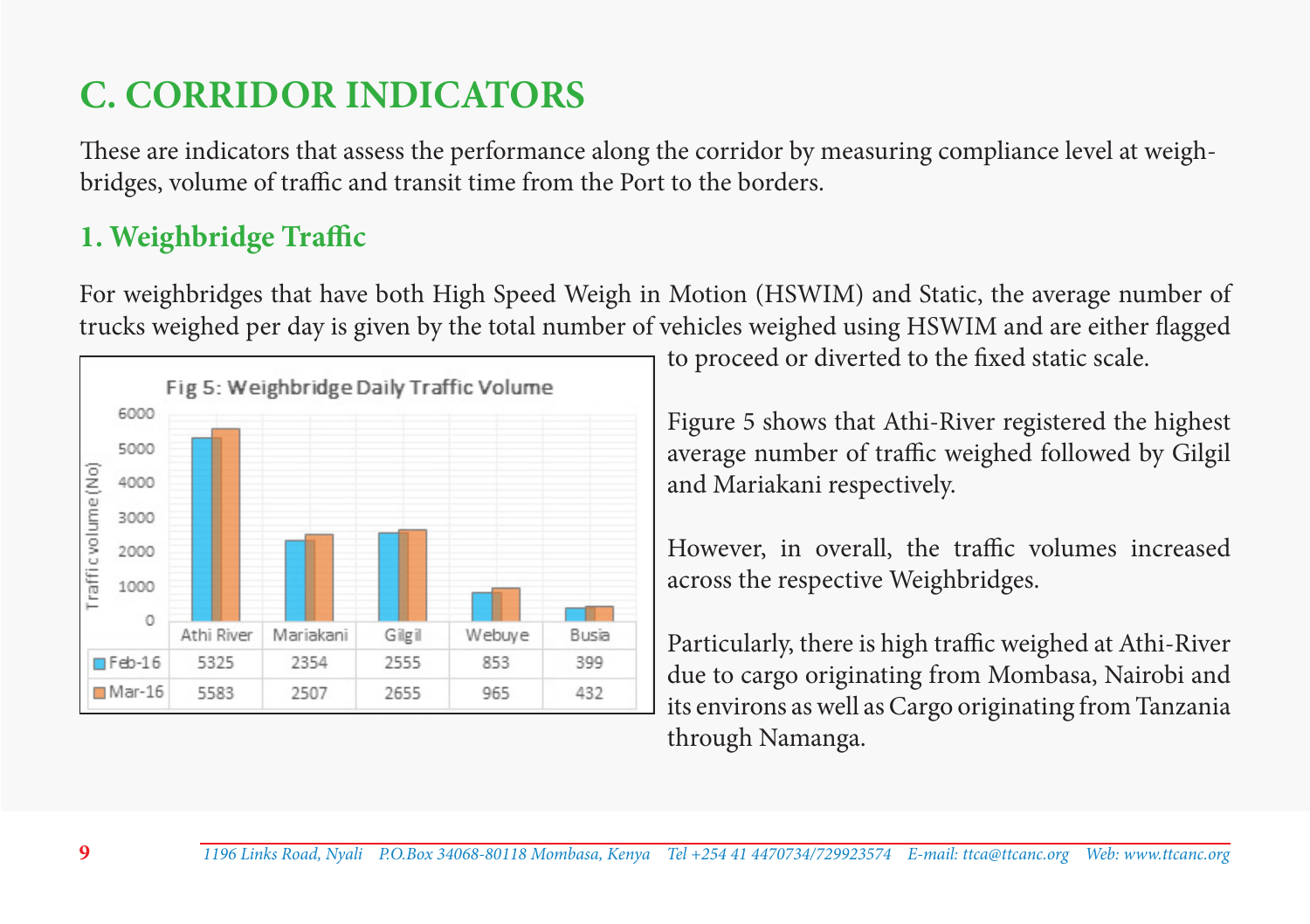### **2. Weight Compliance at weighbridge**

Figure 6 indicates that only Mariakani and Gilgil weighbridges improved in their performance in terms of compliance level in March compared to February 2016.

In general, this implies that percentage of trucks that comply with the vehicle load control limits before and after re-distribution of the weights have generally significantly decreased.

**• Only Mariakani and Gilgil weighbridges improved in their performance in terms of compliance level in March compared to February 2016.** 

**Athi-River Weighbridge recorded the highest compliance level (98.1%)**

# **Compliance Target: 100%**



Despite registering the highest volume of traffic, Athi-River Weighbridge recorded the highest compliance level.

The target is to see all trucks comply with vehicle load limits to protect the road infrastructure.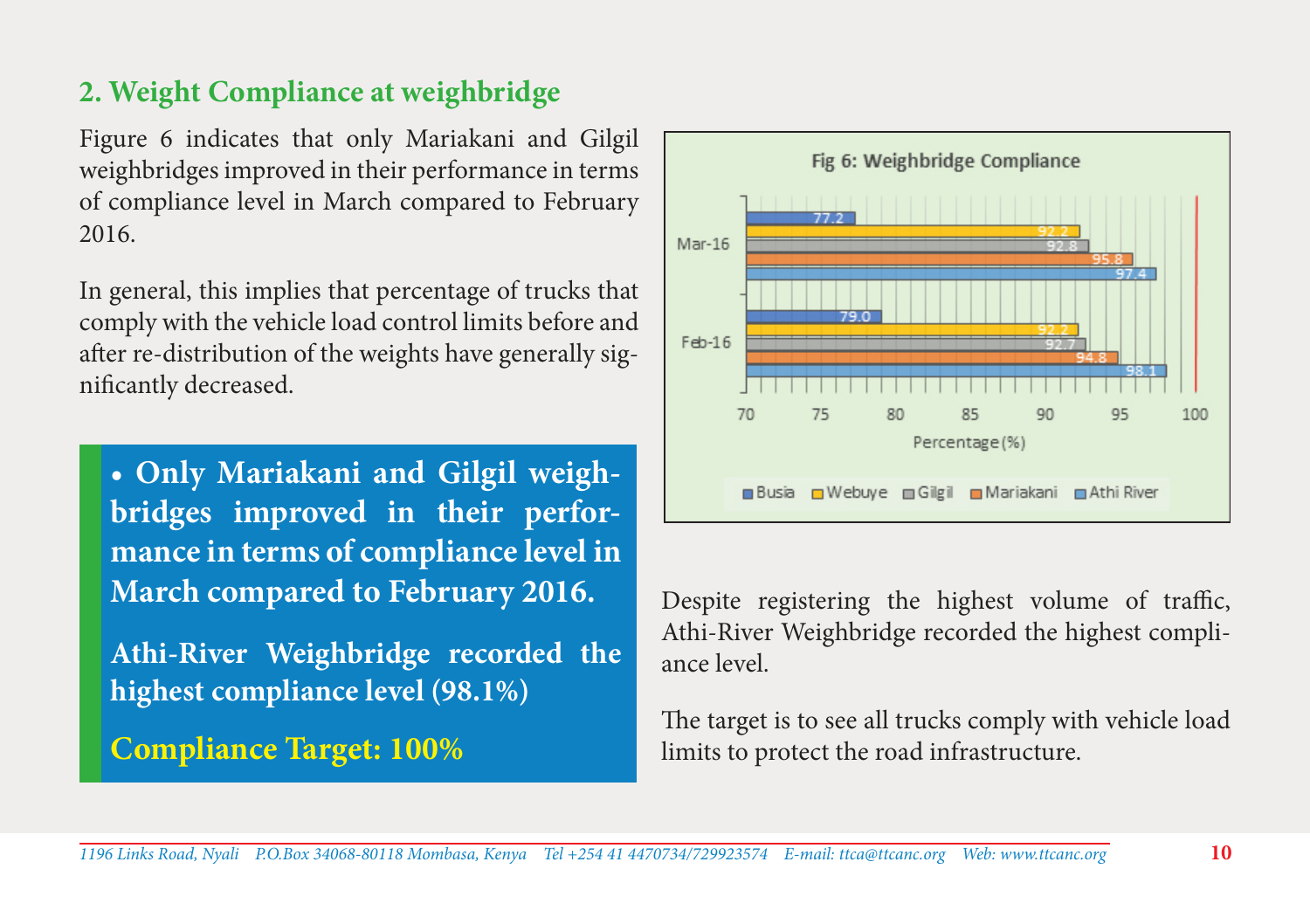# **3. Transit Time in Kenya**

Using data from the KRA, the Transit Time can be estimated from the time release order is issued at the port of Mombasa to the time the export certificate is issued after crossing the border at Malaba or Busia/Kenya.

This time however includes delays after customs release before the cargo is evacuated from the port and delays at the border where sometimes, manual entries are done and updated far much later when a truck has already crossed.

The table below provides summary of transit time in Kenya in February and March 2016.

*Table 2: Transit Time in Kenya*

| Month    | Mombasa-Malaba/Kenya (Hours) | Mombasa-Busia/Kenya (Hours) |
|----------|------------------------------|-----------------------------|
| Mar-2016 | $\overline{17}$              | 254                         |
| Feb-2016 | 218                          | 208                         |
| Target   |                              |                             |

From Table 1 above, Transit Time from Mombasa to Malaba and Busia have significantly improved from 9.1 days to 7.3 days while time taken to Busia have showed a negative performance from 8.7 days to 10.6 days from February to March 2016 respectively. Truckers are however required to transit the respective borders within a span of 3 days (72hrs)

Despite improvement in the road network, the Mombasa -Malaba route has seen an increase in transit trucks and passenger vehicles which has led to congestion and longer travel time.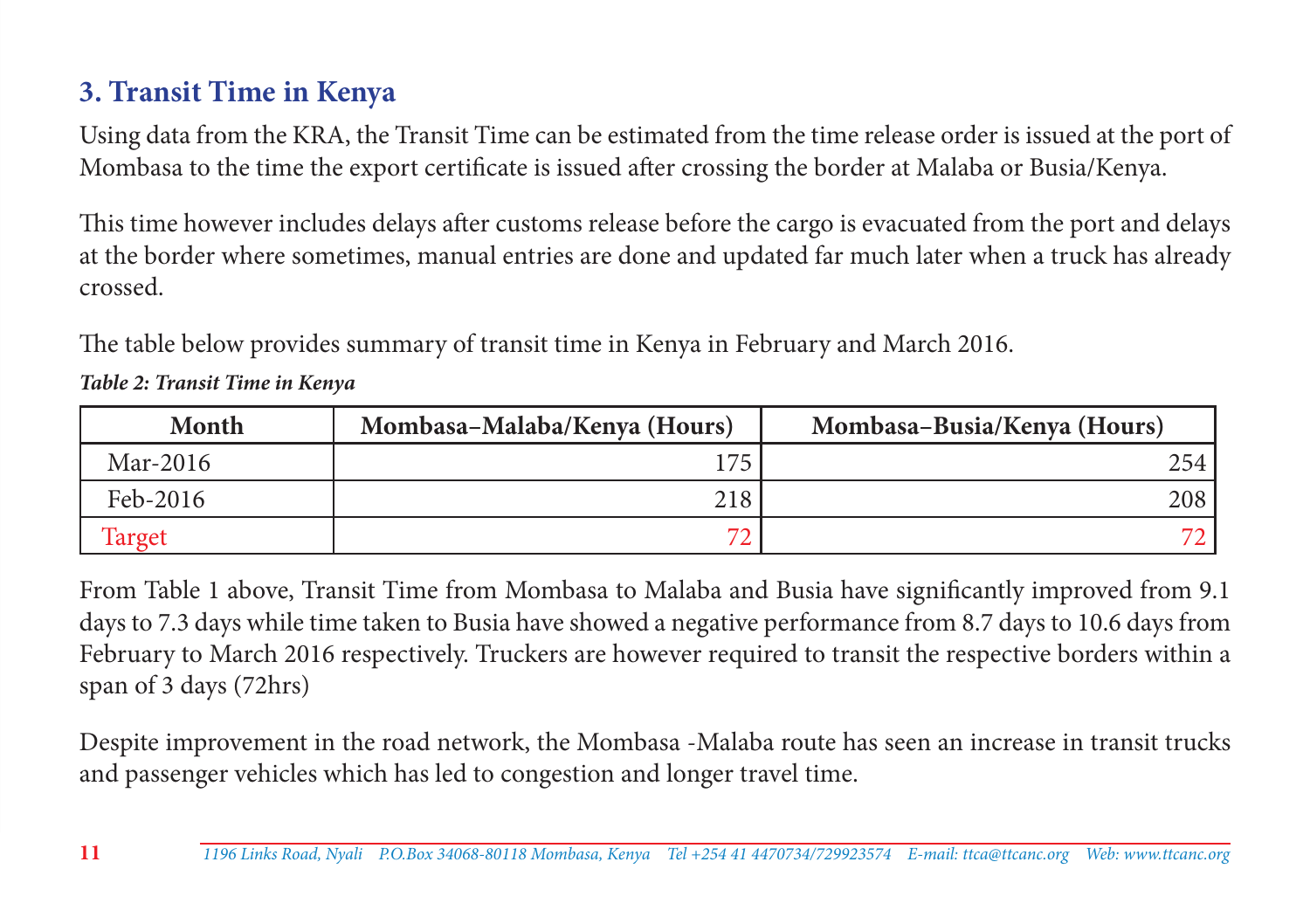# **D. CONTAINERS UPTAKE AT THE CONTAINER FREIGHT STATIONS (CFS)**

CFSs are an extension of the Port and are privately managed. The clearance of goods from these stations has helped to decongest the Port. Cargos to the CFSs are either client nominated or KPA nominated. All the Local Cargo and some Transit Cargo are cleared from the CFSs.

Figure 7 provides a summary of container uptake proportions in the month of March 2016 by different CFSs at the Port of Mombasa. The CFSs comprise Consolbase, Mombasa Container Terminal (MCT), Compact, Interpel, Mitchell Cotts, Awanad Logistics, Portside Freight,



Focus, Makupa Yard, Mombasa Inland Container Depot (MICD) Multiple and Auto Port.